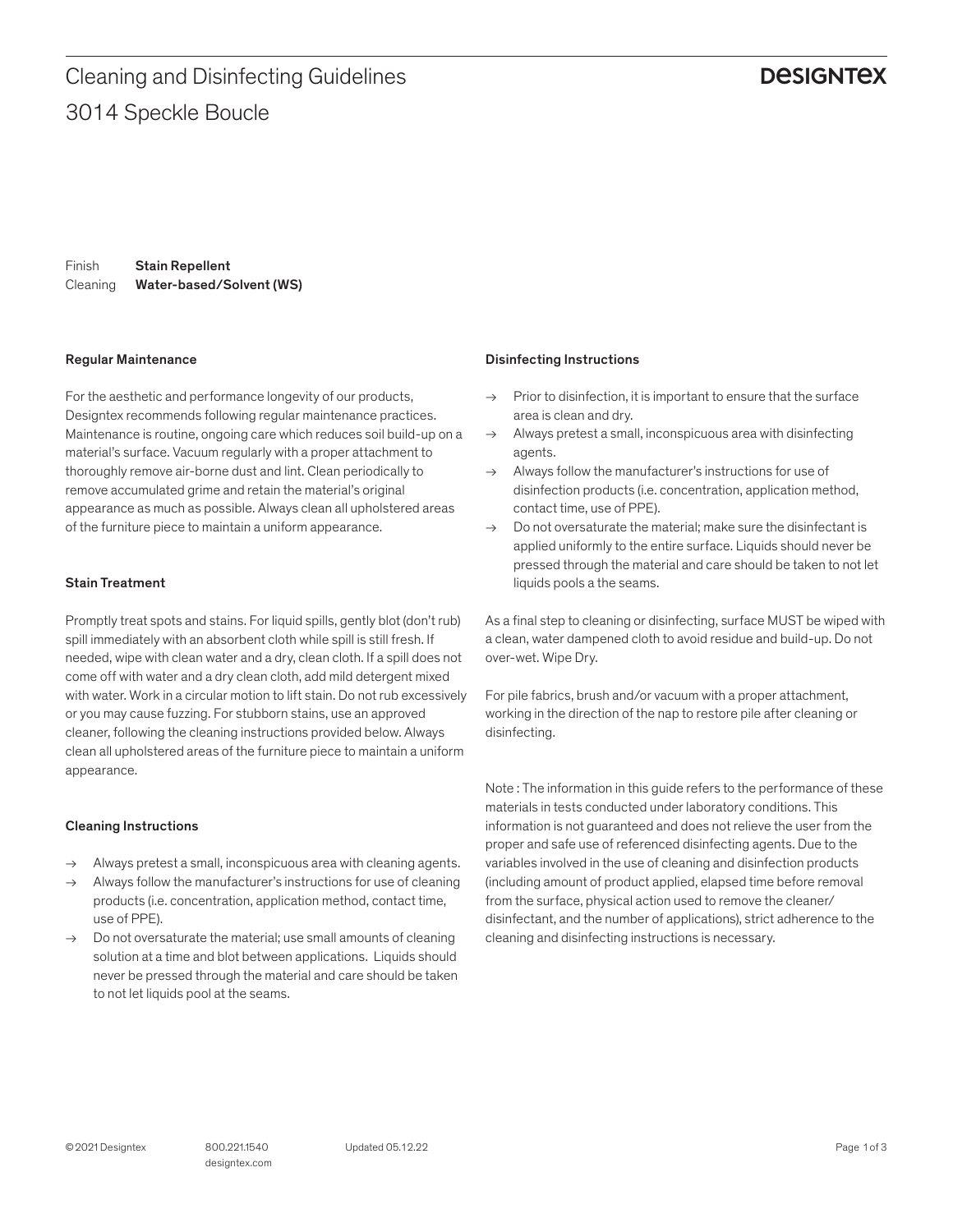# **DESIGNTEX**

# Approved Disinfectants

Isopropyl Alcohol, 70% Lysol® All-Purpose Cleaner Lysol® Disinfectant Spray Lysol® Disinfecting Wipes (all scents) Oxivir® 1 Oxivir® 1 Wipes Oxivir® Tb Oxivir® Tb Wipes Sani-Cloth® AF3 Germicidal Disposable Wipe Super Sani-Cloth® Germicidal Disposable Wipe Virex® II 256

This list represents the most common disinfectants. For specific information on additional cleaners and disinfectants, please contact Product Services at productservices@designtex.com.